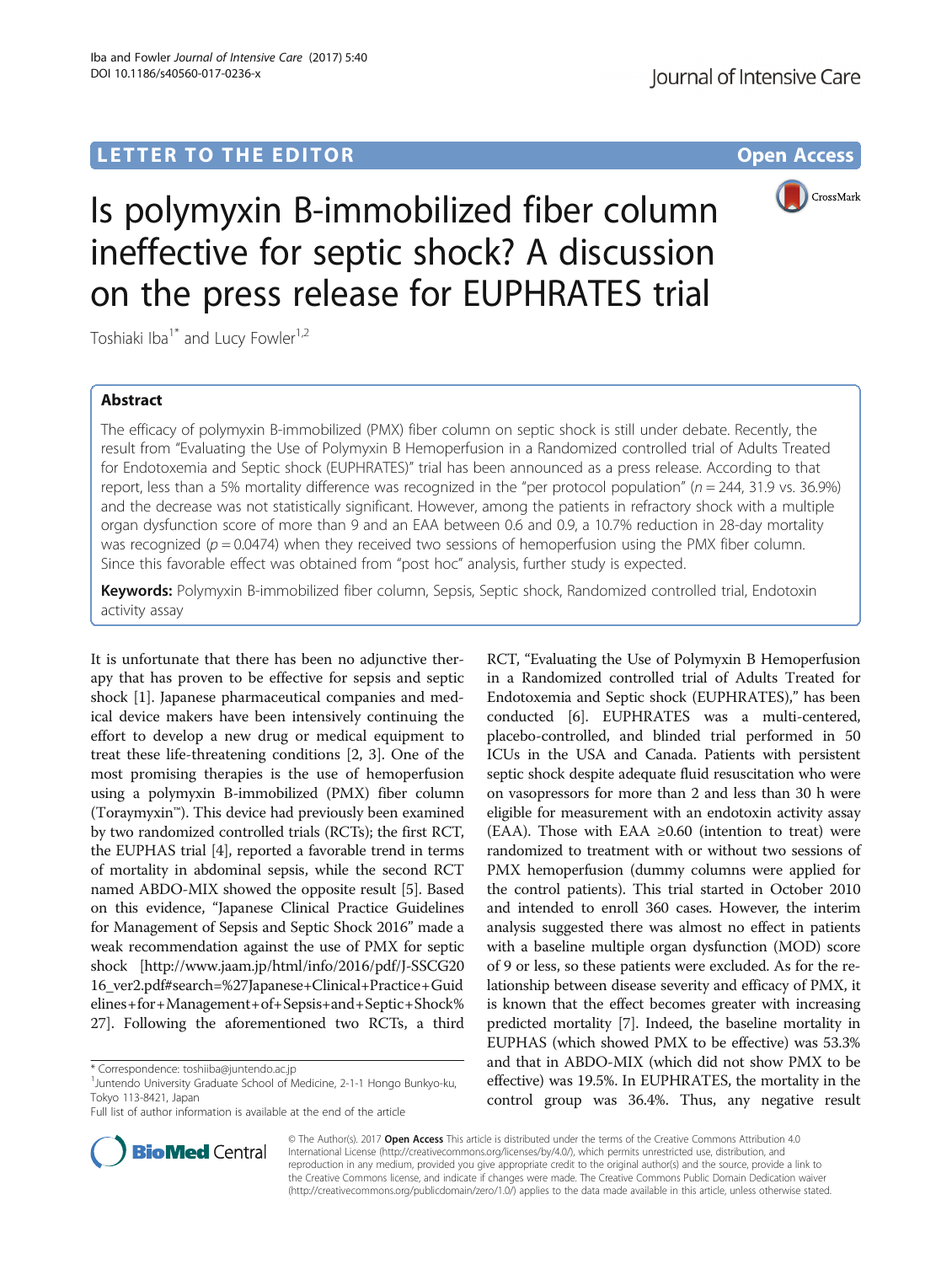demonstrated in EUPHRATES could be because the disease severity was lower than initially expected. In the end, 450 cases were registered and the study was completed in July 2016.

A press release on 30 May has just announced the results of the EUPHRATES trial [[http://www.spectraldx.](http://www.spectraldx.com/assets/spectral-rls-05.30.17.pdf) [com/assets/spectral-rls-05.30.17.pdf](http://www.spectraldx.com/assets/spectral-rls-05.30.17.pdf)]. Initial results suggested a non-statistically significant reduction in 28-day mortality of less than 5% in the "per protocol population" ( $n = 244$ ; MODS >9, EAA ≥0.6) when treated with two cycles of the PMX cartridge  $(n = 115)$  compared to control ( $n = 129$ ). In post hoc analysis, a significant reduction in mortality was shown when the EAA is limited to less than 0.9, suggesting there is an upper limit to a patient's pre-treatment burden of endotoxin in successful treatment with PMX. In 194 patients with MODS >9 and a baseline EAA between 0.6 and 0.9, there was a significant ( $p = 0.0474$ ) 10.7% reduction in absolute 28-day mortality (26.1% in 88 patients in the PMX group vs. 36.8% in 106 patients in the control group), a relative reduction in mortality of 30%. The post hoc analysis also demonstrated that in patients where no bacteria could be identified on culture but who were highly endotoxemic (EAA 0.6–0.9), treatment with PMX was highly successful, showing a significant ( $p = 0.046$ ) reduction in mortality from 42 to 21% compared to control. These patients have a higher baseline mortality, possibly due to a lack of microbiology targets meaning few other treatment options are available. However, the PMX treatment must be delivered before the results of blood culture are available, meaning in reality it will be impossible to tell which patients fall into this subgroup.

Though the information in the press release was limited, we think the EUPHRATES trial showed some positive results in the use of PMX in septic patients with endotoxemia. Interestingly, significant improvements in mean arterial pressure ( $p = 0.0462$ ) and ventilation-free days (median difference of 14 days;  $p = 0.0043$ ) were also reported between the groups. Since improvement in cardiovascular function is the fundamental mechanism by which this therapy is successful and the result was consistent with that of other reports [\[4\]](#page-2-0), we think that hemoperfusion with PMX could achieve partial success. However, since the presence of both an MOD score of more than 9 and an EAA of less than 0.9 were not prefixed (original intention-to-treat) conditions, rational explanation should be requested to qualify this conclusion.

Another interesting point was the potential usefulness of EAA for patient selection. As mentioned before, the selection of the subjects is crucial for the success of the treatment. It has been reported that higher EAA was correlated with a higher risk of death in a clinical study [[8\]](#page-2-0). Though the application of PMX is still under the debate, we think EAA can be useful for that purpose.

In summary, the EUPHRATES trial (per protocol analysis [refractory septic shock, EAA ≥0.60, two sessions of PMX and MOD score >9]) failed to show a positive result in the primary endpoint. However, there are still some positive points to take from the post hoc analysis, for example, improvement in survival and of cardiovascular function were observed. The results of the previous non-randomized studies were inconsistent. Some reported the favorable trends [\[9](#page-2-0)] and some reported the negative results [\[10\]](#page-2-0). The most recently published registry study [\[11](#page-2-0)] and meta-analysis has reported a favorable effect of this therapy [[7, 12\]](#page-2-0). However, we think that such a high-cost therapy should have a clear prognostic effect before generalization.

In conclusion, EUPHRATES trial failed to show a positive result; however, some positive signals were recognized. Therefore, we think it is too early to give up the use of PMX. Since the effect was most evident in the subgroup of patients with abdominal infection with shock, an MOD score of more than 9 and an EAA of between 0.6 and 0.9, further study should be undertaken targeting this population.

#### Abbreviations

EUPHRATES: Evaluating the Use of Polymyxin B Hemoperfusion in a Randomized controlled trial of Adults Treated for Endotoxemia and Septic shock; MOD: Multiple organ dysfunction; PMX: Polymyxin B-immobilized fiber column; RCT: Randomized controlled trial

#### Acknowledgements

None.

Funding None.

#### Availability of data and materials

Not applicable.

#### Authors' contributions

TI had the concept of the study. TI wrote the draft and LF helped in editing the manuscript. Both authors read and approved the final manuscript.

#### Ethics approval and consent to participate

Not applicable.

#### Consent for publication

Not applicable.

#### Competing interests

The authors declare that they have no competing interests.

#### Publisher's Note

Springer Nature remains neutral with regard to jurisdictional claims in published maps and institutional affiliations.

#### Author details

<sup>1</sup> Juntendo University Graduate School of Medicine, 2-1-1 Hongo Bunkyo-ku Tokyo 113-8421, Japan. <sup>2</sup>University of Birmingham, Birmingham, UK